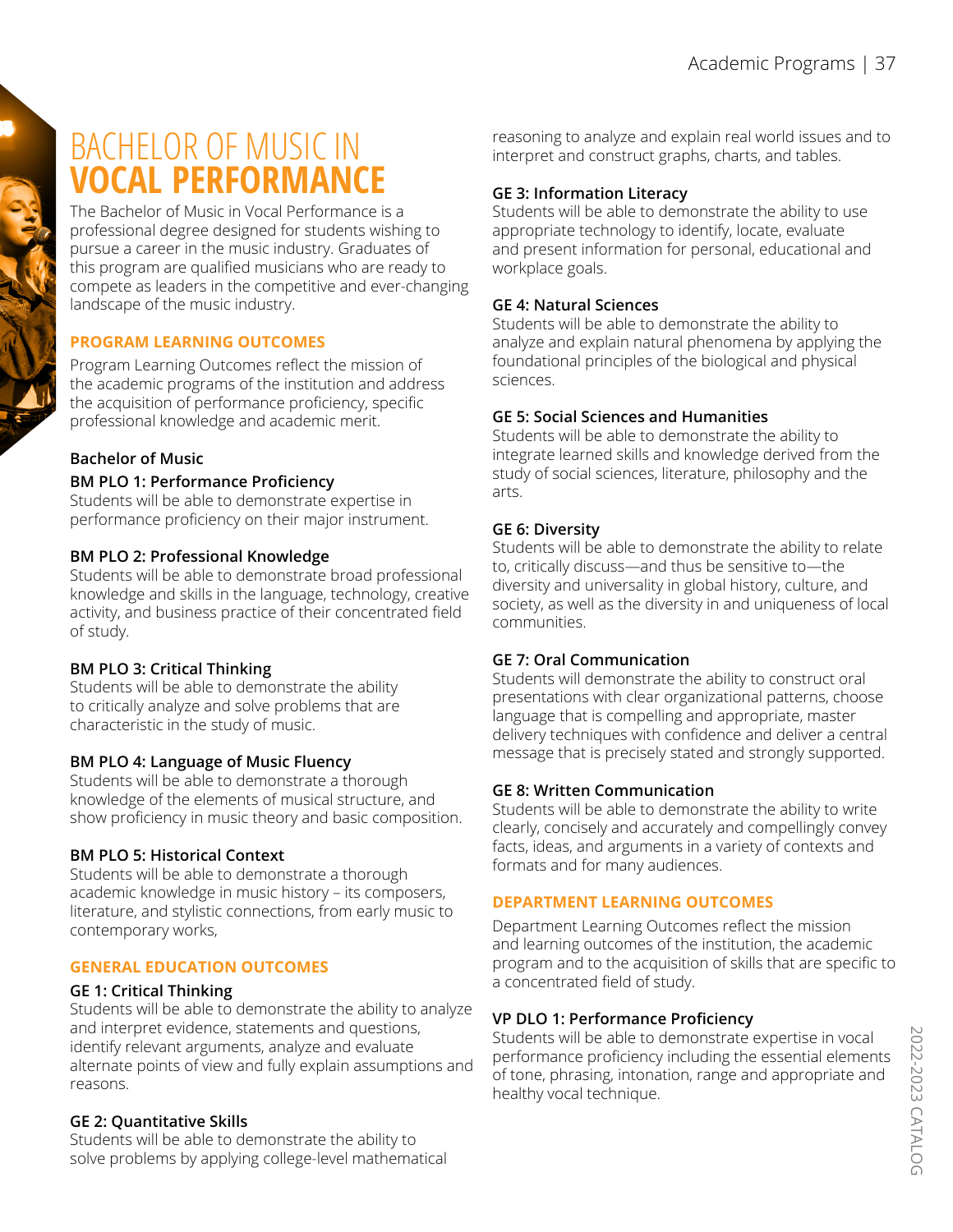#### **VP DLO 2: Stylistic Versatility**

Students will be able to demonstrate a firm vocal command and stylistic vocabulary of essential contemporary music styles including jazz, rock/pop, gospel, funk/r&b, Latin/Afro-Cuban, and hybrid styles in solo and ensemble settings.

# **VP DLO 3: Foundational Music**

Students will be able to demonstrate knowledge and proficiency in music theory, basic keyboard techniques, contemporary music history, and conducting.

### **VP DLO 4: Professional Creative Practices**

Students will be able to demonstrate competency in the professional knowledge and practice of songwriting, arranging (instrumental and vocal), recording studio techniques, and computer technology.

### **VP DLO 5: Professional Business Practices**

Students will be able to demonstrate knowledge and competency in music industry business practices including marketing and promotion, characteristics of performance contracts and publishing, and entrepreneurship.

### **VP DLO 6: Pedagogy**

Students will be able to demonstrate knowledge and competency in applied lesson teaching techniques, rehearsal techniques and mentorship of developing musicians of various experience levels.

# **BACHELOR OF MUSIC - DEGREE PACING**

193 Credits | 12 Quarters

### **QUARTER 1**

| <b>CODE</b>     | <b>COURSE</b>                               | <b>CREDITS</b>           |
|-----------------|---------------------------------------------|--------------------------|
| GE-100          | <b>English Composition</b>                  | 3                        |
| <b>MUS-100</b>  | Theory/Ear Training 1                       | 2                        |
| <b>MUS-101</b>  | Keyboard Skills 1                           |                          |
| <b>MUS-259</b>  | Circle Singing 1                            |                          |
| <b>MUS-161</b>  | Vocology Workshop 1                         | $\mathcal{P}$            |
| <b>MUS-1131</b> | Chartwriting 1                              | $\mathcal{P}$            |
| MUS-1150        | American Songbook Ensemble Workshop (Vocal) | 2                        |
| <b>MUS-126V</b> | Private Lesson 1                            | $\mathcal{P}$            |
| <b>MUS-188</b>  | Required Ensemble 1                         |                          |
|                 |                                             | <b>Total Credits: 16</b> |

#### **QUARTER 2**

#### **CODE** GE-101 MUS-102 MUS-103 PROD-240 MUS-163 MUS-162 MUS-1151 MUS-280 MUS-127V MUS-189 **CREDITS COURSE** English Composition & Critical Thinking Theory/Ear Training 2 Keyboard Skills 2 Sibelius Sight Singing 1 Vocology Workshop 2 Chartwriting 2 Classic Pop Vocal Workshop (Vocal) Private Lesson 2 Required Ensemble 2

# **QUARTER 3**

**COURSE**

**CODE**

**CREDITS**

**Total Credits: 17**

| GE-200          | Oral Communication                       | 3                          |
|-----------------|------------------------------------------|----------------------------|
| <b>MUS-220</b>  | Theory/Ear Training 3                    |                            |
| <b>MUS-221</b>  | Keyboard Skills 3                        |                            |
| <b>PROD-230</b> | Apple Logic                              | 3                          |
| MUS-164         | Sight Singing 2                          |                            |
| <b>MUS-157</b>  | Applied Vocology Performance             |                            |
| <b>COMP-100</b> | Songwriting 1                            | 1.5                        |
| MUS-1024V       | American Roots & Blues Ensemble Workshop |                            |
|                 | (Vocal)                                  |                            |
| <b>MUS-128V</b> | Private Lesson 3                         | 2                          |
| MUS-190         | Required Ensemble 3                      |                            |
|                 |                                          | <b>Total Credits: 17.5</b> |

# **QUARTER 4**

| <b>CODE</b>     | <b>COURSE</b>                        | <b>CREDITS</b>             |
|-----------------|--------------------------------------|----------------------------|
| GE-111          | Health & Wellness                    | 3                          |
| MUS-290         | Theory/Ear Training 4                | $\mathcal{L}$              |
| <b>MUS-291</b>  | Keyboard Skills 4                    | 1                          |
| COMP-103        | Building Your DAW 1                  | $\mathcal{L}$              |
| MUS-165         | Sight Singing 3                      | 1                          |
| <b>COMP-101</b> | Songwriting 2                        | 1.5                        |
| MUS-2150        | Rock & Pop Ensemble Workshop (Vocal) | $\mathcal{L}$              |
| <b>MUS-225V</b> | Private Lesson 4                     | $\mathcal{P}$              |
| MUS-288         | Required Ensemble 4                  | 1                          |
|                 |                                      | <b>Total Credits: 15.5</b> |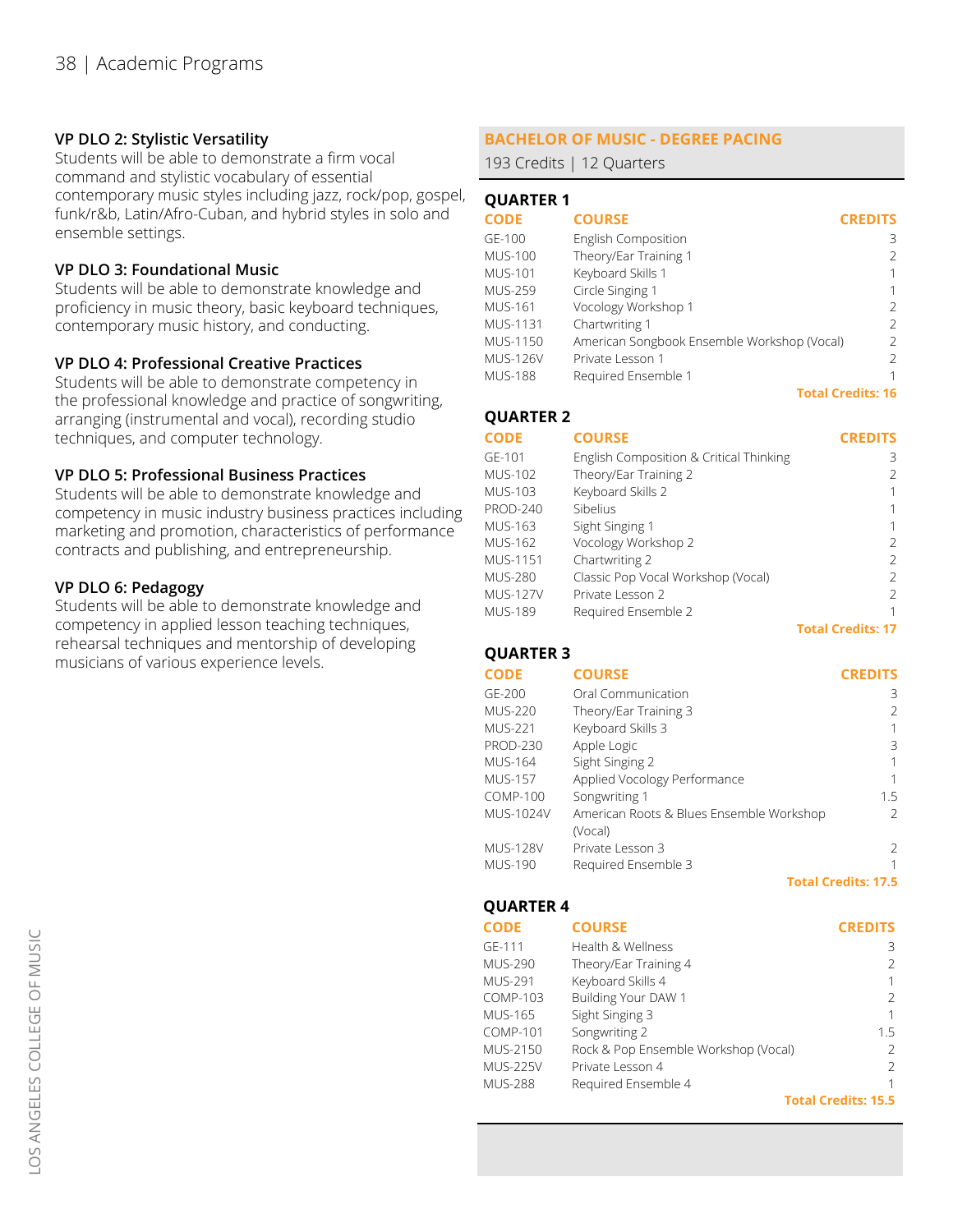| <b>QUARTER 5</b> |                                           | <b>QUARTER 9</b>         |                 |                             |                            |
|------------------|-------------------------------------------|--------------------------|-----------------|-----------------------------|----------------------------|
| <b>CODE</b>      | <b>COURSE</b>                             | <b>CREDITS</b>           | <b>CODE</b>     | <b>COURSE</b>               | <b>CREDITS</b>             |
| GE-405           | Music Appreciation                        | 3.                       | GE-303          | Spanish 1                   | 3                          |
| <b>MUS-302</b>   | Music History: Middle Ages - 19th Century |                          | GE-305          | <b>Statistics</b>           | 4                          |
| COMP-104         | Guitar Accompaniment 1                    | 1.5                      | MUS-201         | Arranging & Orchestration 3 | 2                          |
| MUS-2161         | Technology for Vocalists                  |                          | <b>IND-313</b>  | Entrpreneurship             | $\overline{2}$             |
| <b>MUS-167</b>   | Physical Performance 1                    |                          | <b>MUS-168</b>  | Physical Performance 2      |                            |
| COMP-102         | Advanced Songwiriting                     | 1.5                      | MUS-3032        | Vocal Improvisation 2       | 1.5                        |
| MUS-2160         | Classic R&B Ensemble Workshop (Vocal)     |                          | <b>MUS-311V</b> | Private Lesson 9            | 2                          |
| <b>MUS-226V</b>  | Private Lesson 5                          |                          | <b>MUS-301</b>  | Junior Recital              | 1.                         |
| <b>MUS-289</b>   | Required Ensemble 5                       |                          | <b>MUS 391</b>  | Elective Ensemble 4         |                            |
|                  |                                           | <b>Total Credits: 16</b> |                 |                             | <b>Total Credits: 17.5</b> |

# **QUARTER 6**

| <b>CODE</b>     | <b>COURSE</b>                              | <b>CREDITS</b>             |                     |                                    |                |
|-----------------|--------------------------------------------|----------------------------|---------------------|------------------------------------|----------------|
| GE-202          | United States History 1890-1954            |                            | <b>3 QUARTER 10</b> |                                    |                |
| <b>MUS-303</b>  | Music History: 19th Century - 20th Century | $\angle$                   | <b>CODE</b>         | <b>COURSE</b>                      | <b>CREDITS</b> |
| MUS-2171        | Keyboard Accompaniment for Vocalists       | 5. ا                       | GF-306              | Physics for Musicians              | 3              |
| <b>IND-100</b>  | Music Industry Studies 1                   | ∠                          | $GF-410$            | Music and Society                  | 3              |
| <b>MUS-282</b>  | Intro to Improv/Circle Singing 2           |                            | <b>MUS-416</b>      | Conducting                         |                |
| <b>MUS-265</b>  | Background Vocals                          |                            | MUS-4025            | Percussion and Drums for Vocalists |                |
| <b>MUS-2045</b> | Vocal Performance Showcase                 |                            | MUS-4024            | Advanced Vocal Styles              | 1.5            |
| <b>MUS-2170</b> | Jazz Ensemble Workshop (Vocal)             |                            | <b>MUS-422</b>      | Vocal Pedagogy                     | 1.5            |
| <b>MUS-227V</b> | Private Lesson 6                           | ∠                          | MUS-4023            |                                    | 1.5            |
| <b>MUS-388</b>  | Elective Ensemble 1                        |                            | MUS-405V            | Private Lesson 10                  | $\mathcal{P}$  |
|                 |                                            | <b>Total Credits: 16.5</b> | <b>MUS-425</b>      | Performance Ensemble 1             |                |
|                 |                                            |                            |                     | Studio Project 1                   |                |

# **QUARTER 7**

**COURSE**

**CODE**

#### **CREDITS**

| GE-301          | Music Cultures of the World                  |           |                   |                        |                            |
|-----------------|----------------------------------------------|-----------|-------------------|------------------------|----------------------------|
| <b>MUS-327</b>  | Music History: America's Popular Music       | ∠         | <b>QUARTER 11</b> |                        |                            |
| MUS-104         | Arranging & Orchestration 1                  |           | <b>CODE</b>       | <b>COURSE</b>          | <b>CREDITS</b>             |
| IND-102         | Music Marketing Foundations                  |           |                   |                        |                            |
| <b>MUS-325</b>  | Alexander Technique                          |           | GE-401            | Sociology              | 3                          |
| MUS-1033        | Studio Singing                               |           | GE-402            | Political Science      | 3                          |
| <b>MUS-3150</b> | Funk, Hip Hop & Modern R&B Ensemble Workshop |           | ELE-104           | Internship Prep        | 1                          |
|                 |                                              |           | MUS-4021          | Vocal Forum            | 1.5                        |
|                 | (Vocal)                                      | $\bigcap$ | MUS-3140          | Elective Course        | $\mathcal{L}$              |
| <b>MUS-309V</b> | Private Lesson 7                             |           | <b>MUS-406V</b>   | Private Lesson 11      | $\mathcal{P}$              |
| <b>MUS-389</b>  | Elective Ensemble 2                          |           |                   |                        |                            |
|                 | <b>Total Credits: 16</b>                     |           | <b>MUS-426</b>    | Performance Ensemble 2 | $\mathcal{L}$              |
|                 |                                              |           |                   |                        | <b>Total Credits: 14.5</b> |

# **QUARTER 8**

| <b>CODE</b>     | <b>COURSE</b>                         | <b>CREDITS</b>           |                   |                   |                          |
|-----------------|---------------------------------------|--------------------------|-------------------|-------------------|--------------------------|
| GE-302          | Philosophy                            |                          |                   |                   |                          |
| <b>MUS-200</b>  | Arranging & Orchestration 2           |                          | <b>QUARTER 12</b> |                   |                          |
| IND-312         | Endorsement & Strategic Partnerships  |                          | $2$ CODE          | <b>COURSE</b>     | <b>CREDITS</b>           |
| <b>MUS-266</b>  | Duo Ensemble                          | -5                       | GE-403            | Psychology        |                          |
| MUS-3031        | Vocal Improvisation 1                 |                          | 5 GE-406          | Physiology        | 3                        |
| MUS-2140        | Elective Course                       |                          | IND-414           | Internship        |                          |
| MUS-3160        | World Music Ensemble Workshop (Vocal) |                          | MUS-4140          | Elective Course   |                          |
| <b>MUS-310V</b> | Private Lesson 8                      |                          | <b>MUS-407V</b>   | Private Lesson 12 |                          |
| <b>MUS-390</b>  | Elective Ensemble 3                   |                          | <b>MUS-402</b>    | Senior Recital    |                          |
|                 |                                       | <b>Total Credits: 17</b> |                   |                   | <b>Total Credits: 13</b> |

**Total Credits: 16.5**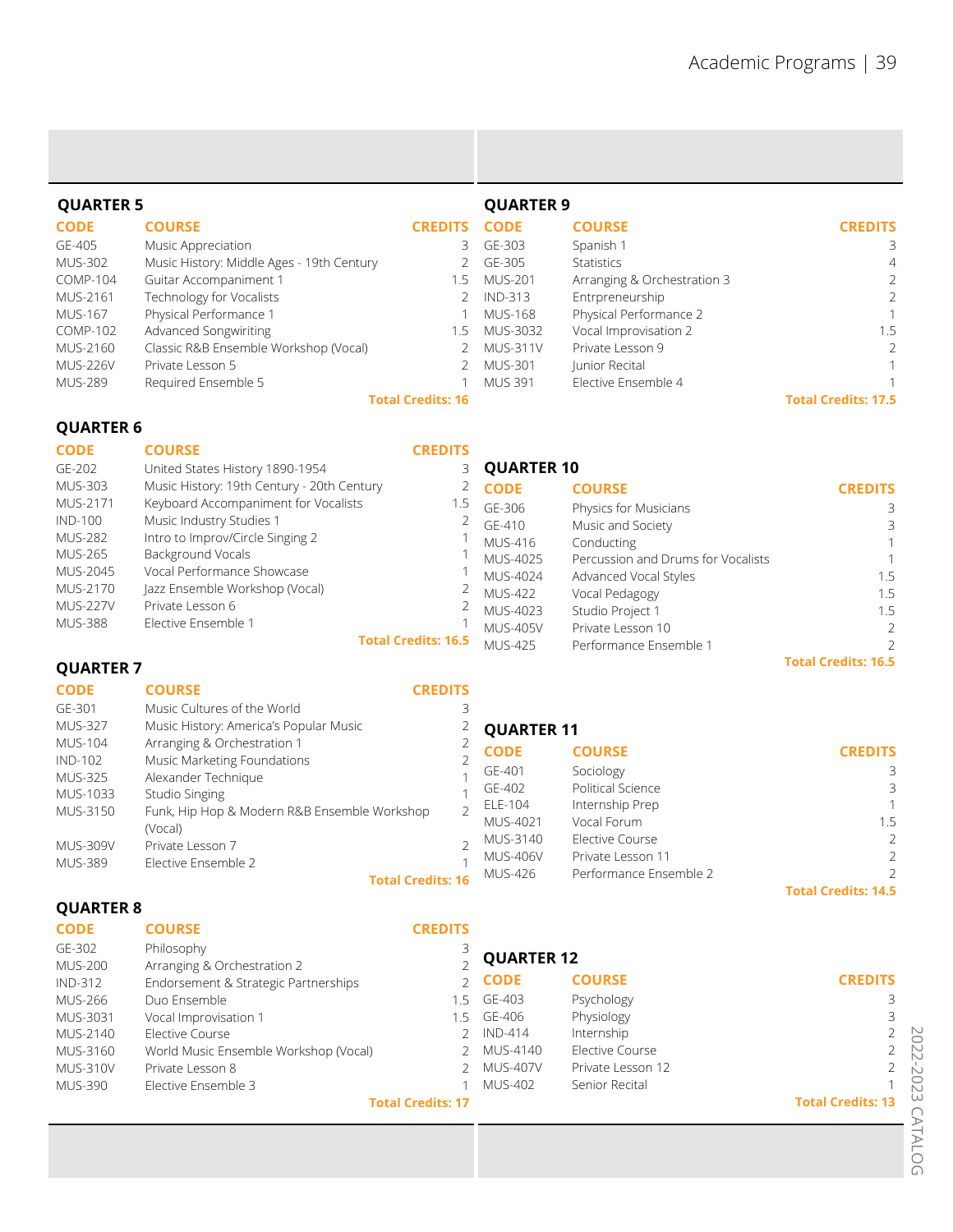### **Required Equipment & Technology Vocal Performance**

Computer

- Required minimum: MacBook Pro (iOS 10.14.6 or later)
	- *Estimated cost: \$599.00 used, \$1299.00 new*
- Software
	- Required minimum: Sibelius
		- *Estimated cost: \$9.99/month (education pricing)*
	- Required minimum: Logic Pro X
- *Estimated cost: \$199.00 (education buncle, 5 months)* USB Audio Interface
	- Required minimum: Single iutput interface (Focusrite Scarlett solo)
		- *Estimated cost: \$109.99*
	- Double input interface (Focusrite Scarlett 2i2 or MOTU M2) *(optional)*
	- *Estimated cost: \$159.99*

MIDI Keyboard

- Required minimum: 61 keys and sustain pedal (76 keys preferred)
- *Estimated cost: \$177.00 (61 keys), \$269 (76 keys)* Headphones
	- Required minimum: Wired, over ear (AKG K240 or comparable)
		- *Estimated cost: \$69.00 (AKG K240)*

Microphone

- Required minimum: Shure SM58 (or comparable) *- Estimated cost: \$99.00*
- Required minimum: Mic Stand *- Estimated cost: \$25.00*
- Required minimum: XLR Cable *- Estimated cost: \$19.00+*
- Required minimum: Pop Filter
	- *Estimated cost: \$13.00 \$35.00*
- Audio-Technica AT2020 (for recording) *(optional) - Estimated cost: \$99.00*

Other

- Required minimum: Printer *- Estimated cost: \$44.00+*
- 
- Required minimum: Thumb drive for back up (at least 32GB)
	- *Estimated cost: \$5.00 (32GB) \$18.00 (128GB)*
- Required minimum: Staff paper, pen, pecil, eraser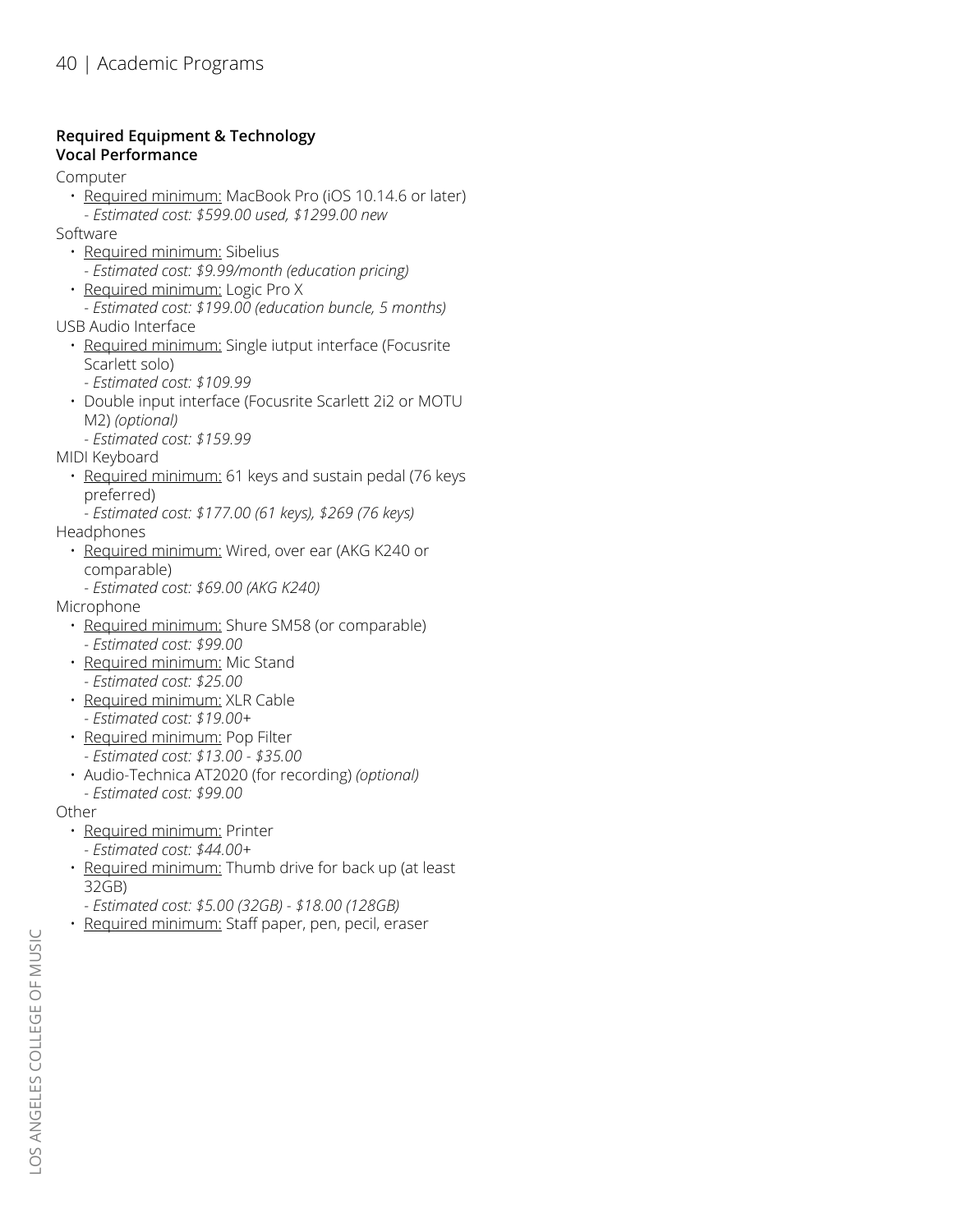# ASSOCIATE OF ARTS IN **VOCAL PERFORMANCE**

The Associate of Arts in Vocal Performance is a professional degree designed for students wishing to pursue a career in the music industry. Graduates of this program are qualified musicians who are ready to compete as leaders in the competitive and ever-changing landscape of the music industry.

# **PROGRAM LEARNING OUTCOMES**

Program Learning Outcomes reflect the mission of the academic programs of the institution and address the acquisition of performance proficiency, specific professional knowledge and academic merit.

# **Associate of Arts**

# **AA PLO 1: Performance Proficiency**

Students will be able to demonstrate a suitable level of performance proficiency on their major instrument.

# **AA PLO 2: Professional Knowledge**

Students will be able to demonstrate a general professional knowledge and skills in the language, technology, creative activity, and business practice of their concentrated field of study.

# **AA PLO 3: Critical Thinking**

Students will be able to demonstrate the ability to critically analyze and solve problems that are characteristic in the study of music.

# **AA PLO 4: Language of Music Fluency**

Students will be able to demonstrate knowledge of the elements of musical structure, and show foundational proficiency in music theory and basic composition.

# **AA PLO 5: Historical Context**

Students will be able to demonstrate academic knowledge in popular music history – its composers, literature, and stylistic connections, from the invention of music genres to their contemporary expansions.

# **DEPARTMENT LEARNING OUTCOMES**

Department Learning Outcomes reflect the mission and learning outcomes of the institution, the academic program and to the acquisition of skills that are specific to a concentrated field of study.

# **VP DLO 1: Performance Proficiency**

Students will be able to demonstrate expertise in vocal performance proficiency including the essential elements of tone, phrasing, intonation, range and appropriate and healthy vocal technique.

# **VP DLO 2: Stylistic Versatility**

Students will be able to demonstrate a firm vocal command and stylistic vocabulary of essential contemporary music styles including jazz, rock/pop, gospel, funk/r&b, Latin/Afro-Cuban, and hybrid styles in solo and ensemble settings.

# **VP DLO 3: Foundational Music**

Students will be able to demonstrate knowledge and proficiency in music theory, basic keyboard techniques, contemporary music history, and conducting.

# **VP DLO 4: Professional Creative Practices**

Students will be able to demonstrate competency in the professional knowledge and practice of songwriting, arranging (instrumental and vocal), recording studio techniques, and computer technology.

# **VP DLO 5: Professional Business Practices**

Students will be able to demonstrate knowledge and competency in music industry business practices including marketing and promotion, characteristics of performance contracts and publishing, and entrepreneurship.

# **VP DLO 6: Pedagogy**

Students will be able to demonstrate knowledge and competency in applied lesson teaching techniques, rehearsal techniques and mentorship of developing musicians of various experience levels.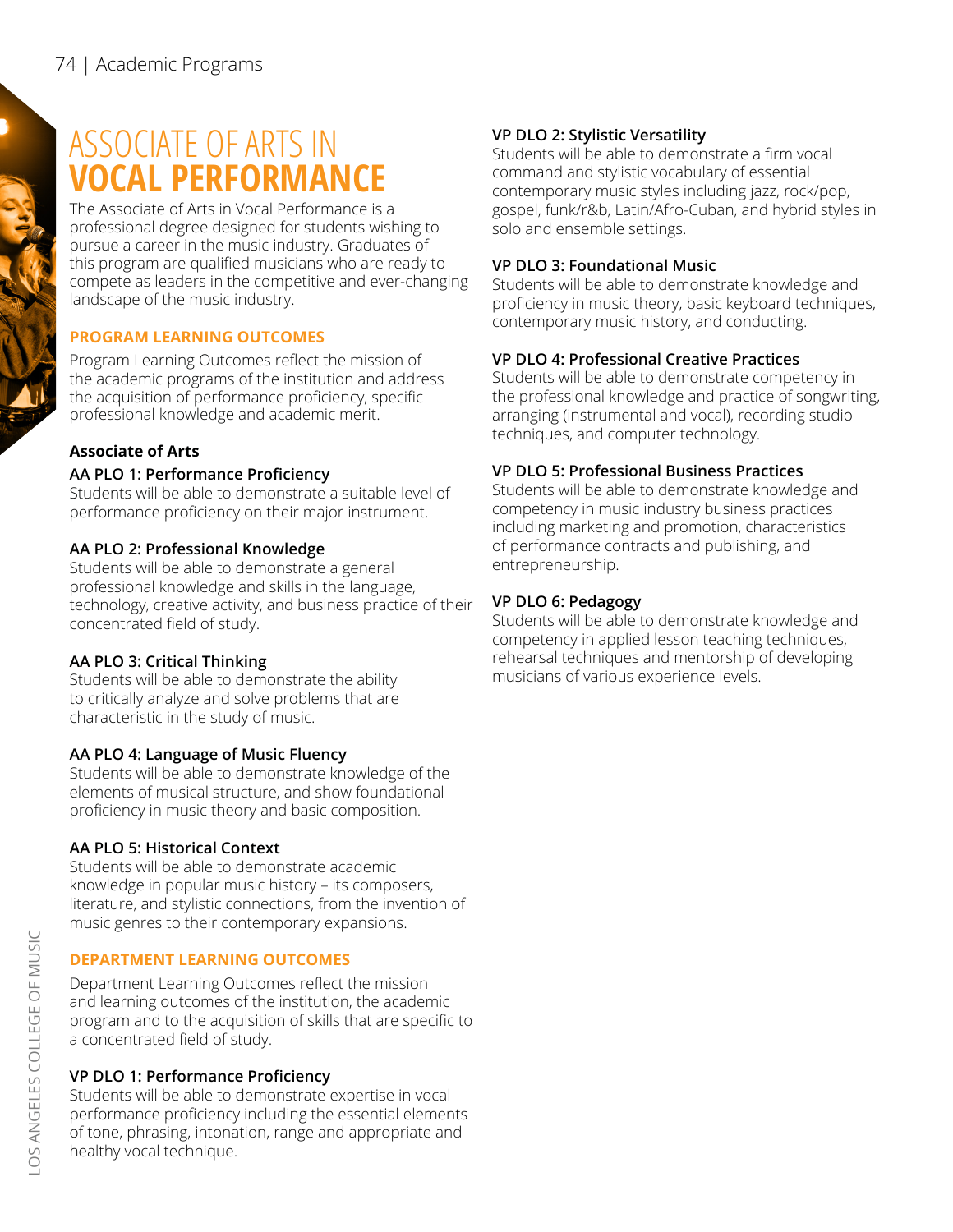#### **ASSOCIATE OF ARTS - DEGREE PACING**

91 Credits

| <b>QUARTER 1</b> |                                             |                          | <b>QUARTER 4</b> |                                        |                            |
|------------------|---------------------------------------------|--------------------------|------------------|----------------------------------------|----------------------------|
| <b>CODE</b>      | <b>COURSE</b>                               | <b>CREDITS</b>           | <b>CODE</b>      | <b>COURSE</b>                          | <b>CREDITS</b>             |
| <b>MUS-100</b>   | Theory/Ear Training 1                       | $\angle$                 | <b>MUS-327</b>   | Music History: America's Popular Music |                            |
| <b>MUS-101</b>   | Keyboard Skills 1                           |                          | MUS-290          | Theory/Ear Training 4                  | $\mathcal{P}$              |
| <b>MUS-325</b>   | Alexander Technique                         |                          | <b>MUS-291</b>   | Keyboard Skills 4                      |                            |
| <b>MUS-259</b>   | Circle Singing 1                            |                          | COMP-103         | Building Your DAW 1                    |                            |
| <b>MUS-161</b>   | Vocology Workshop 1                         |                          | MUS-165          | Sight Singing 3                        |                            |
| MUS-1131         | Chartwriting 1                              |                          | <b>COMP-101</b>  | Songwriting 2                          | 1.5                        |
| MUS-1150         | American Songbook Ensemble Workshop (Vocal) |                          | MUS-2150         | Rock & Pop Ensemble Workshop (Vocal)   |                            |
| <b>MUS-126V</b>  | Private Lesson 1                            |                          | <b>MUS-225V</b>  | Private Lesson 4                       | 2                          |
| <b>MUS-188</b>   | Required Ensemble 1                         |                          | MUS-288          | Required Ensemble 4                    |                            |
|                  |                                             | <b>Total Credits: 14</b> |                  |                                        | <b>Total Credits: 14.5</b> |

# **QUARTER 2**

| <b>CODE</b>                      | <b>COURSE</b>                                                       | <b>CREDITS</b>           | <b>QUARTER 5</b> |                                       |                          |
|----------------------------------|---------------------------------------------------------------------|--------------------------|------------------|---------------------------------------|--------------------------|
| <b>MUS-302</b><br><b>MUS-102</b> | Music History: Middle Ages to 19th Century<br>Theory/Ear Training 2 |                          | <b>CODE</b>      | <b>COURSE</b>                         | <b>CREDITS</b>           |
| MUS-103                          | Keyboard Skills 2                                                   |                          | <b>MUS-104</b>   | Arranging & Orchestration 1           |                          |
| <b>PROD-240</b>                  | <b>Sibelius</b>                                                     |                          | COMP-104         | Guitar Accompaniment 1                | 1.5                      |
| MUS-163                          | Sight Singing 1                                                     |                          | MUS-2161         | Technology for Vocalists              | 2                        |
| MUS-162                          | Vocology Workshop 2                                                 |                          | <b>IND-100</b>   | Music Industry Studies 1              | 2                        |
|                                  |                                                                     |                          | MUS-216          | Physical Performance 1                |                          |
| MUS-1151<br><b>MUS-280</b>       | Chartwriting 2<br>Classic Pop Vocal Workshop (Vocal)                |                          | COMP-102         | Advanced Songwiriting                 | 1.5                      |
| <b>MUS-127V</b>                  | Private Lesson 2                                                    |                          | MUS-2160         | Classic R&B Ensemble Workshop (Vocal) | $\mathcal{P}$            |
|                                  |                                                                     |                          | <b>MUS-226V</b>  | Private Lesson 5                      | $\mathcal{P}$            |
| <b>MUS-189</b>                   | Required Ensemble 2                                                 | <b>Total Credits: 16</b> | <b>MUS-289</b>   | Required Ensemble 5                   |                          |
|                                  |                                                                     |                          |                  |                                       | <b>Total Credits: 15</b> |

**QUARTER 3**

| <b>CODE</b><br><b>MUS-303</b> | <b>COURSE</b><br>Music History: 19th Century - 20th Century | <b>CREDITS</b>             | <b>QUARTER 6</b> |                                  |                          |
|-------------------------------|-------------------------------------------------------------|----------------------------|------------------|----------------------------------|--------------------------|
| <b>MUS-220</b>                | Theory/Ear Training 3                                       |                            | <b>CODE</b>      | <b>COURSE</b>                    | <b>CREDITS</b>           |
| <b>MUS-221</b>                | Keyboard Skills 3                                           |                            | <b>MUS-200</b>   | Arranging & Orchestration 2      |                          |
| MUS-4025                      | Percussion and Drums for Vocalists                          |                            | <b>IND-109</b>   | Music Industry Studies 2         | 2                        |
| <b>PROD-306</b>               | Apple Logic                                                 | 3                          | <b>MUS-168</b>   | Physical Performance 2           |                          |
| MUS-2036                      | Sight Singing 2                                             |                            | <b>MUS-282</b>   | Intro to Improv/Circle Singing 2 |                          |
| <b>MUS-157</b>                | Applied Vocology Performance                                |                            | <b>MUS-265</b>   | Background Vocals                |                          |
| <b>COMP-100</b>               | Songwriting 1                                               | 1.5                        | MUS-2045         | Vocal Performance Showcase       |                          |
| MUS-1024V                     | American Roots & Blues Ensemble Workshop                    |                            | MUS-2170         | Jazz Ensemble Workshop (Vocal)   | $\mathcal{P}$            |
|                               | (Vocal)                                                     |                            | <b>MUS-227V</b>  | Private Lesson 6                 | 2                        |
| <b>MUS-128V</b>               | Private Lesson 3                                            |                            | MUS-388          | Elective Ensemble                | 1                        |
| <b>MUS-190</b>                | Required Ensemble 3                                         |                            | MUS-291          | AA Recital (Vocal)               |                          |
|                               |                                                             | <b>Total Credits: 17.5</b> |                  |                                  | <b>Total Credits: 14</b> |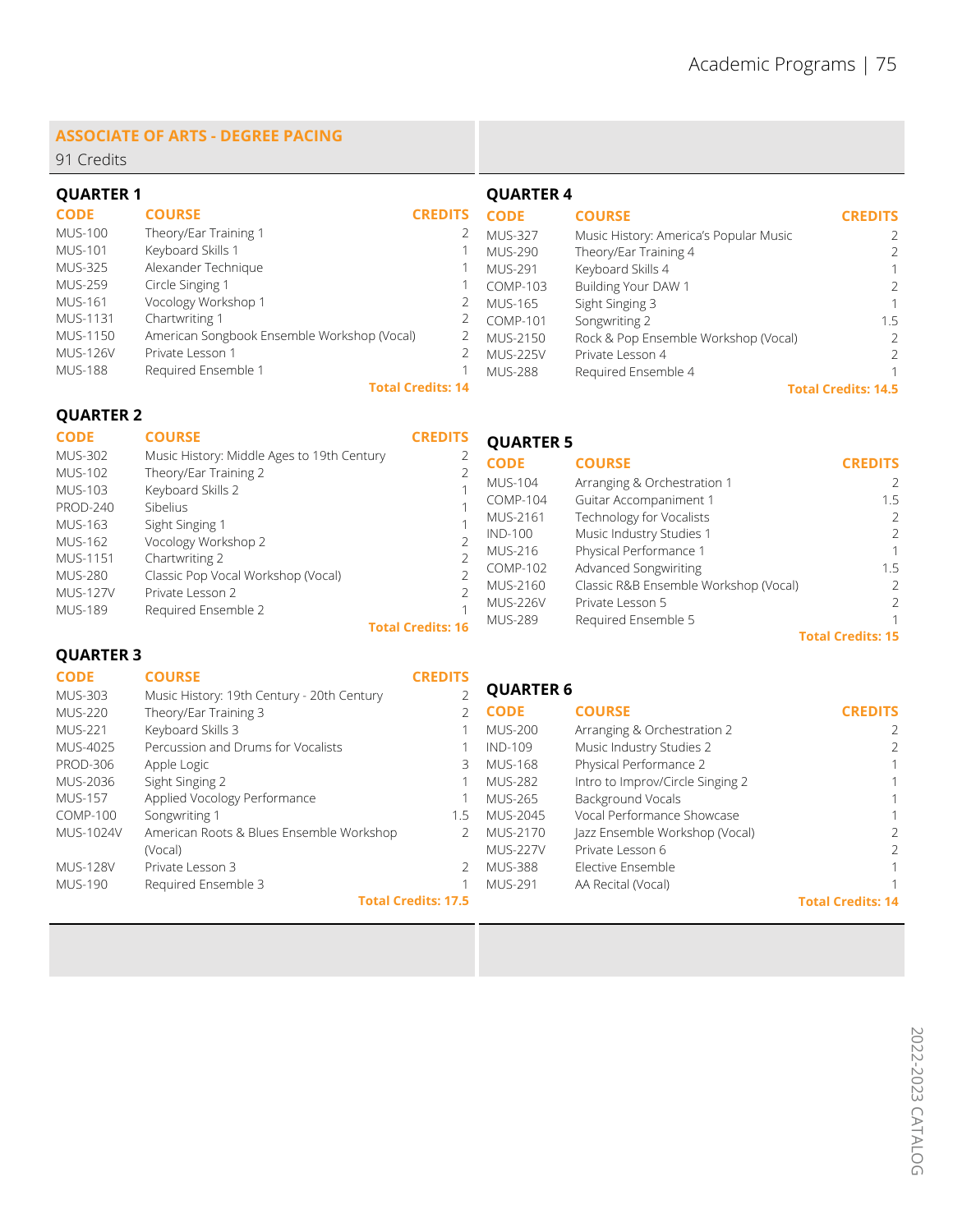# **Required Equipment & Technology Vocal Performance**

Computer

- Required minimum: MacBook Pro (iOS 10.14.6 or later)
- *Estimated cost: \$599.00 used, \$1299.00 new*
- Software
	- Required minimum: Sibelius
		- *Estimated cost: \$9.99/month (education pricing)*
	- Required minimum: Logic Pro X
- *Estimated cost: \$199.00 (education buncle, 5 months)* USB Audio Interface
	- Required minimum: Single iutput interface (Focusrite Scarlett solo)
		- *Estimated cost: \$109.99*
	- Double input interface (Focusrite Scarlett 2i2 or MOTU M2) *(optional)*
		- *Estimated cost: \$159.99*
- MIDI Keyboard
	- Required minimum: 61 keys and sustain pedal (76 keys preferred)
	- *Estimated cost: \$177.00 (61 keys), \$269 (76 keys)*
- Headphones
	- Required minimum: Wired, over ear (AKG K240 or comparable)
		- *Estimated cost: \$69.00 (AKG K240)*

Microphone

- Required minimum: Shure SM58 (or comparable) *- Estimated cost: \$99.00*
- Required minimum: Mic Stand *- Estimated cost: \$25.00*
- Required minimum: XLR Cable *- Estimated cost: \$19.00+*
- Required minimum: Pop Filter
	- *Estimated cost: \$13.00 \$35.00*
- Required minimum: Audio-Technica AT2020 (for recording) *(optional)*
	- *Estimated cost: \$99.00*

Other

- Required minimum: Printer
	- *Estimated cost: \$44.00+*
- Required minimum: Thumb drive for back up (at least 32GB)
	- *Estimated cost: \$5.00 (32GB) \$18.00 (128GB)*
- Required minimum: Staff paper, pen, pecil, eraser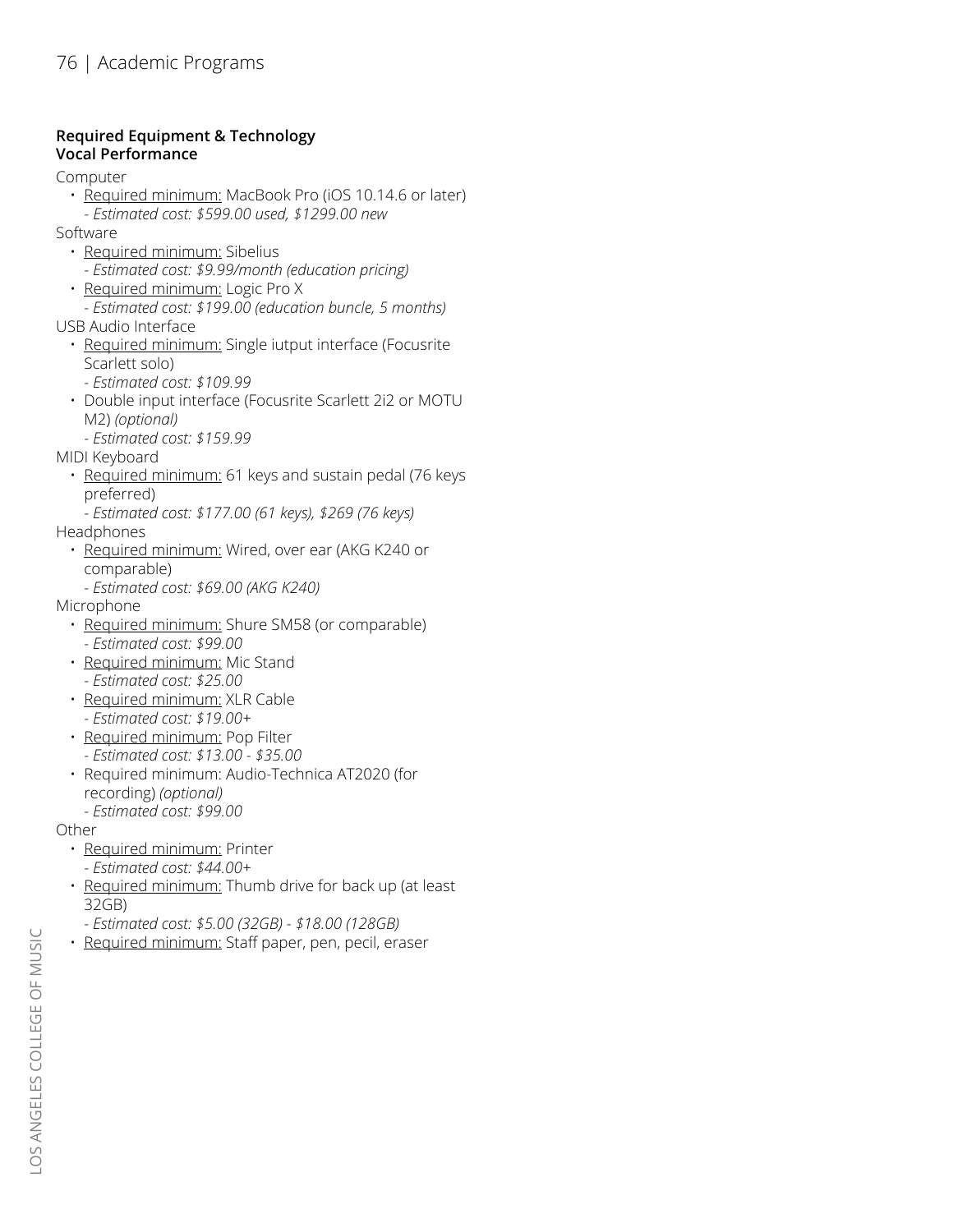# DIPLOMA IN **VOCAL PERFORMANCE**

The Diploma in Vocal Performance is a professional degree designed for students wishing to pursue a career in the music industry. Graduates of this program are qualified musicians who are ready to compete as leaders in the competitive and ever-changing landscape of the music industry.

### **PROGRAM LEARNING OUTCOMES**

Program Learning Outcomes reflect the mission of the academic programs of the institution and address the acquisition of performance proficiency, specific professional knowledge and academic merit.

### **Diploma**

### **DP PLO 1: Performance Proficiency**

Students will be able to demonstrate a suitable level of performance proficiency on their major instrument.

### **DP PLO 2: Professional Knowledge**

Students will be able to demonstrate a general professional knowledge and skills in the language, technology, creative activity, and business practice of their concentrated field of study.

#### **DP PLO 3: Critical Thinking**

Students will be able to demonstrate the ability to critically analyze and solve problems that are characteristic in the study of music.

#### **DP PLO 4: Language of Music Fluency**

Students will be able to demonstrate knowledge of the elements of musical structure, and show foundational proficiency in music theory and basic composition.

# **DP PLO 5: Historical Context**

Students will be able to demonstrate academic knowledge in popular music history – its composers, literature, and stylistic connections, from the invention of music genres to their contemporary expansions.

# **DEPARTMENT LEARNING OUTCOMES**

Department Learning Outcomes reflect the mission and learning outcomes of the institution, the academic program and to the acquisition of skills that are specific to a concentrated field of study.

# **VP DLO 1: Performance Proficiency**

Students will be able to demonstrate expertise in vocal performance proficiency including the essential elements of tone, phrasing, intonation, range and appropriate and healthy vocal technique.

### **VP DLO 2: Stylistic Versatility**

Students will be able to demonstrate a firm vocal command and stylistic vocabulary of essential contemporary music styles including jazz, rock/pop, gospel, funk/r&b, Latin/Afro-Cuban, and hybrid styles in solo and ensemble settings.

# **VP DLO 3: Foundational Music**

Students will be able to demonstrate knowledge and proficiency in music theory, basic keyboard techniques, contemporary music history, and conducting.

# **VP DLO 4: Professional Creative Practices**

Students will be able to demonstrate competency in the professional knowledge and practice of songwriting, arranging (instrumental and vocal), recording studio techniques, and computer technology.

# **VP DLO 5: Professional Business Practices**

Students will be able to demonstrate knowledge and competency in music industry business practices including marketing and promotion, characteristics of performance contracts and publishing, and entrepreneurship.

### **VP DLO 6: Pedagogy**

Students will be able to demonstrate knowledge and competency in applied lesson teaching techniques, rehearsal techniques and mentorship of developing musicians of various experience levels.